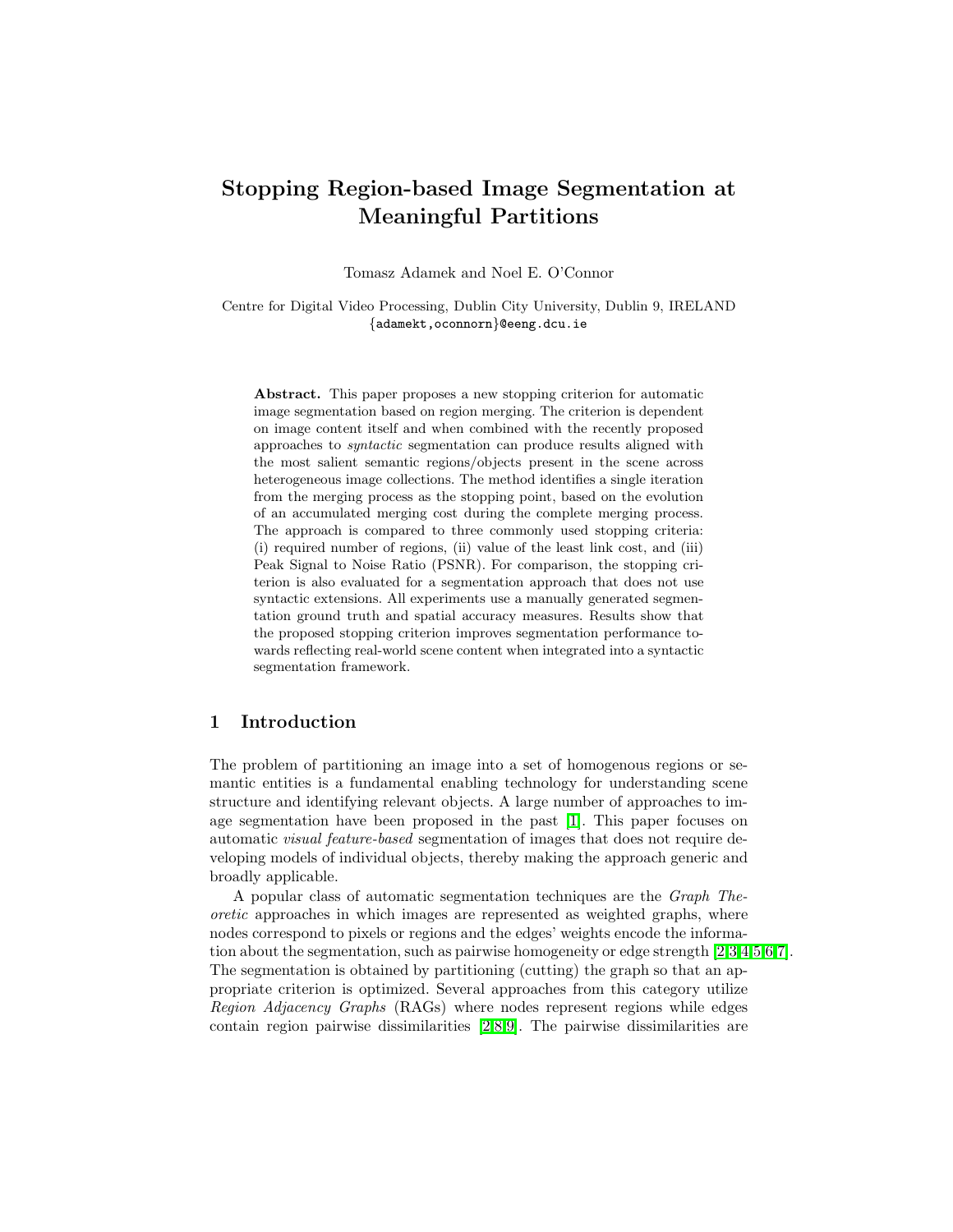typically computed using a distance between regions' colour features. Such dissimilarities are often referred to as *region homogeneity criteria*. RAGs can be simplified by successive mergings of neighboring regions. A fast and yet effective (and therefore popular) approach from this category is the Recursive Shortest Spanning Tree (RSST) algorithm [\[2](#page-9-1)[,3,](#page-10-0)[9\]](#page-10-6). Another example of an approach from this category is the Normalized Cut [\[5\]](#page-10-2) approach that has attracted considerable attention within the content-based information retrieval (CBIR) community in recent years due to its state of the art performance [\[10\]](#page-10-7).

Unfortunately however, since such approaches as based purely on low-level image features, the resulting segmentation results do not necessarily reflect the real-world content of the scene, thereby limiting their usefulness both for feature extraction for CBIR or as a pre-processing step prior to automatic or semiautomatic semantic object segmentation. This is manifested by either under-segmentation, where semantic objects or regions<sup>[1](#page-1-0)</sup> are merged in the final segmentation mask, or over-segmentation, where single semantic objects or regions are composed of many small irrelevant regions. Thus, in an effort to make regionbased segmentation more useful in applications that require a semantic interpretation of the scene, recently several researchers have proposed to improve the nature and quality of the segmentation produced by region merging by utilizing additional cues. These additional cues, whilst not semantic in themselves, reflect the semantic nature of the scene by encapsulating its geometrical and spatial configuration properties. In this way, the resulting approach is still generic but potentially provides a much more stable basis upon which to perform semantic knowledge extraction. Ferran and Cassas used the term syntactic features to refer to such quasi-semantic features [\[11\]](#page-10-8). In practice, integrating such features is achieved by using the geometrical properties and the spatial configuration of regions as merging criteria in one of the Graph Theoretic approaches referred to above [\[12](#page-10-9)[,13,](#page-10-10)[11,](#page-10-8)[14](#page-10-11)[,7\]](#page-10-4). In fact, using such a merging framework, some approaches have attempted to divide the merging process into stages and use different homogeneity criterion in each stage [\[11](#page-10-8)[,14\]](#page-10-11). Whilst these approaches are promising, they are still hampered by the key difficulty of knowing when to stop the merging process in order to obtain the best possible segmentation result, particularly in the case of hierarchical segmentation.

The region merging (or splitting) approaches referred to above are particularly attractive in constructing hierarchical representations of images, e.g. all merges (or cuts) performed during the region merging (splitting) process can be stored in a Binary Partition Tree (BPT). The usefulness of such hierarchical representations, and BPT in particular, has been advocated by many researchers as an important pre-processing step in applications such as region-based compression, region-based feature extraction in the context of MPEG-7 description of content, and semi-automatic segmentation [\[4,](#page-10-1)[15](#page-10-12)[,7\]](#page-10-4). However, at the moment

<span id="page-1-0"></span><sup>&</sup>lt;sup>1</sup> Note that we use the term 'semantic regions' to refer to image regions that would be defined by a human annotator of the scene. Whilst they may not constitute full semantic objects as required by any given application/user they are parts thereof that reflect real physical structure of an object.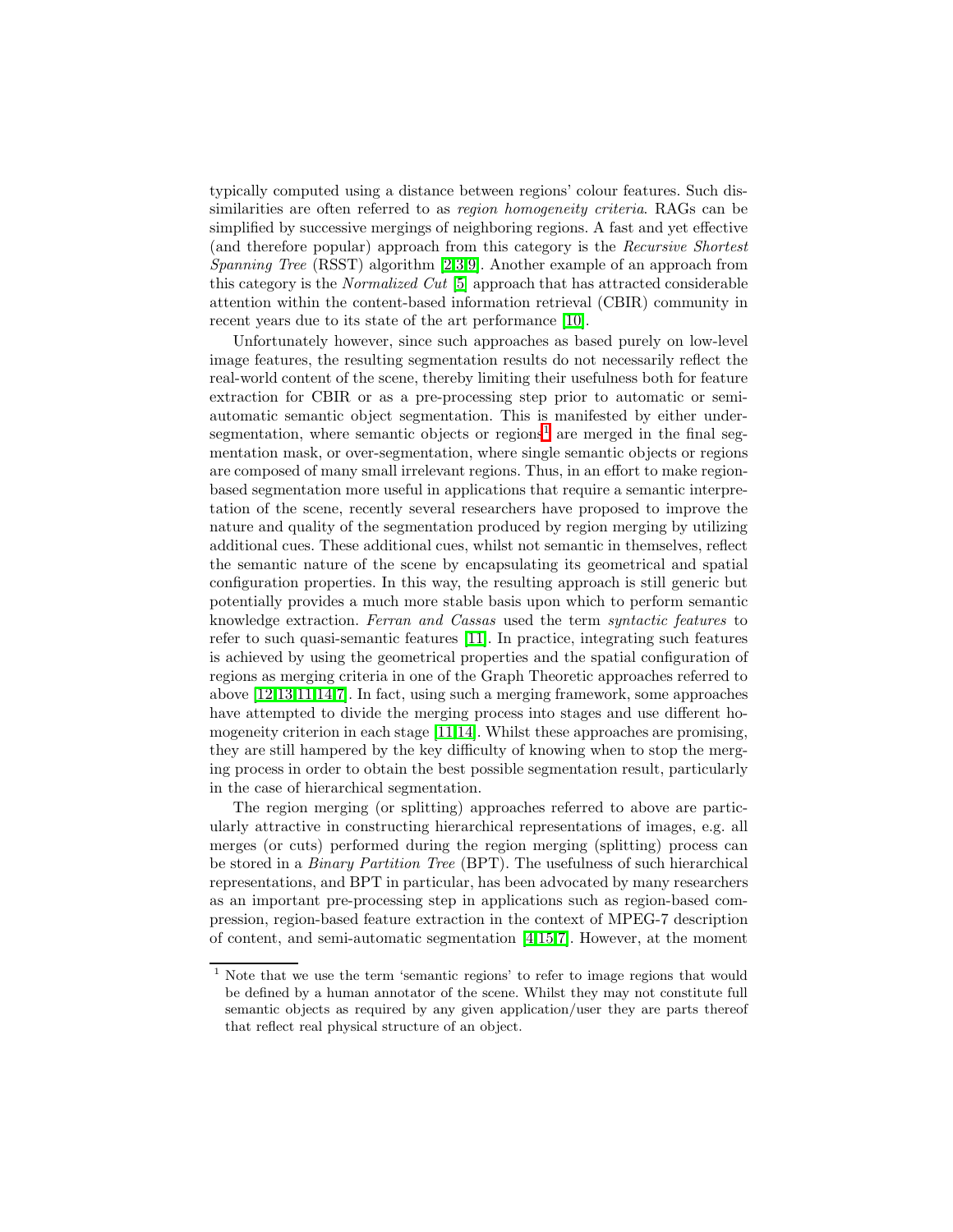many applications, including CBIR systems, can utilize only a single partition of the scene. Moreover, even in scenarios where the segmentation is used to produce a hierarchical representation of the image it is often necessary, e.g. due to reasons of efficiency, to identify a single partition within such a representation most likely to contain a meaningful segmentation (or the most representative impression of the scene) – see for example [\[15\]](#page-10-12).

In the case of segmentation via region merging, a single partition is obtained simply by defining a criterion for stopping the merging process. In other words, the stopping criterion is needed to identify those elements within the hierarchical structure which are most likely to be relevant in a given application. To date, only very simple stopping criteria have been used, e.g. the required number of regions [\[3\]](#page-10-0) or the minimum value of Peak Signal to Noise Ratio (PSNR) between the original and the segmented image reconstructed using mean region colour [\[15\]](#page-10-12). Although intuitive, in cases of heterogeneous image collections such criteria often fail to produce partitions containing the most salient objects present in the scene.

This paper proposes a new stopping criteria for a syntactic region-based segmentation approach that facilitates the generation of single partitions that contain the most salient objects present in the scene (or partitions corresponding to the most representative impression of the scene) and that works across heterogeneous image collections. The method identifies a single iteration from the merging process corresponding to the most salient partition based on the evolution of the accumulated merging cost during the overall merging process. The proposed approach is compared to three different commonly used stopping criteria: (i) required number of regions, (ii) value of the least link cost, and (iii) Peak Signal to Noise Ratio (PSRN) between the original and segmented image (reconstructed using mean region colour) [\[15\]](#page-10-12). The different stopping criteria are evaluated within a merging framework that includes two different region homogeneity criteria corresponding to the commonly used RSST [\[3\]](#page-10-0) that uses only low-level features, and a recently proposed improvement of this [\[7\]](#page-10-4) that uses syntactic features.

The remainder of this paper is organized as follows: the next section presents an overview of the region merging framework used. Then, section [3](#page-4-0) discusses three different commonly used stopping criteria and section [4](#page-5-0) introduces our new approach. The results of exhaustive evaluation with two different merging criteria and an image collection with ground-truth segmentation of semantic regions are presented and discussed in section [5.](#page-7-0) Section [6](#page-9-2) concludes the paper.

# 2 Region Merging Framework

The proposed stopping criteria are evaluated using two region merging approaches. The first is the commonly used Recursive Shortest Spanning Tree (RSST) algorithm [\[2](#page-9-1)[,3,](#page-10-0)[9\]](#page-10-6). The second one is a new extension to the original RSST, proposed recently in [\[7\]](#page-10-4), that uses so-called syntactic features. However,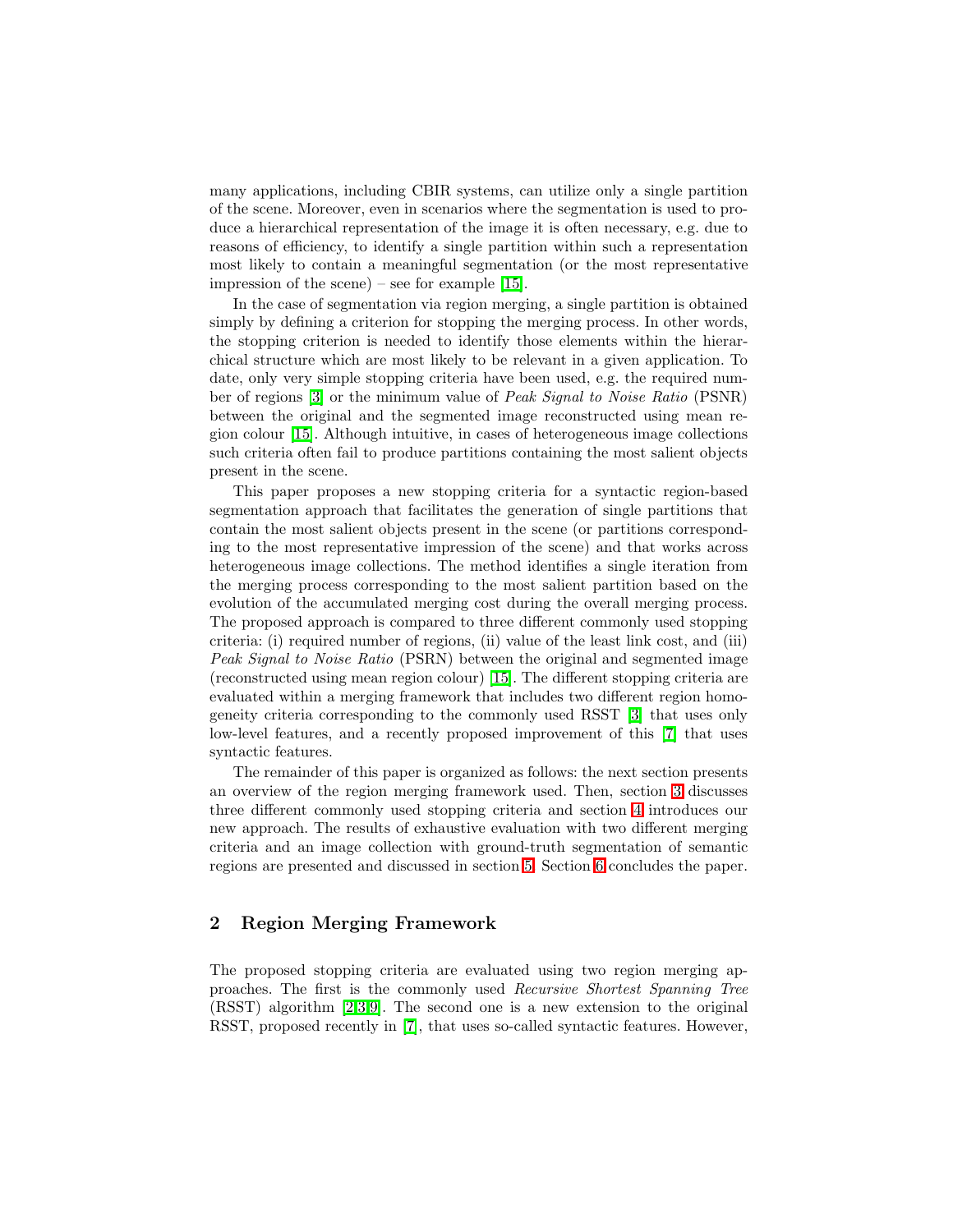theoretically the criterion could be integrated into any approach based on region merging or splitting.

### 2.1 Original RSST

The original RSST algorithm starts by mapping the input image into a weighted graph [\[2\]](#page-9-1), where the regions (initially pixels) form the nodes of the graph and the links between neighboring regions represent the merging cost, computed according a selected homogeneity criterion. Merging is performed iteratively. At each iteration two regions connected by the least cost link are merged. Merging two regions involves creating a joint representation for the new region (typically its colour is represented by average colour of all its pixels [\[3\]](#page-10-0)) and updating its links with its neighbors. The process continues until a certain stopping condition is fulfilled, e.g. the desired number of regions is reached or the value of the least link cost exceeds a predefined threshold.

The merging order is exclusively controlled by the function used to compute the merging cost. Let  $r_i$  and  $r_j$  be two neighboring regions. The merging cost is based solely on a simple colour homogeneity criterion defined as [\[16](#page-10-13)[,17\]](#page-10-14):

$$
C_{orig}(i,j) = \|\mathbf{c}_i - \mathbf{c}_j\|_2^2 \cdot \frac{1}{a_{img}} \cdot \frac{a_i a_j}{a_i + a_j} \tag{1}
$$

where  $c_i$  and  $c_j$  are the mean colours of  $r_i$  and  $r_j$  respectively,  $a_i$  and  $a_j$  denote region sizes, and  $\|\cdot\|_2$  denotes the  $\mathcal{L}_2$  norm.  $a_{img}$  is the size of the entire image. Such normalization by  $a_{img}$  does not affect the merging order allowing to use the value of  $C_{orig}$  as a stopping criterion with collections containing images of different sizes. Alternative merging criteria based on colour can be found in [\[2,](#page-9-1)[15,](#page-10-12)[11\]](#page-10-8).

#### 2.2 Enhanced RSST

In the region merging approach proposed in [\[7\]](#page-10-4) additional evidence for merging is provided by the syntactic visual features advocated by Ferran and Casas [\[11\]](#page-10-8), representing geometric properties of regions and their spatial configuration, e.g. homogeneity, compactness, regularity, inclusion or symmetry. It has been shown that these features can be used in bottom-up segmentation approaches as a way of partitioning images into more meaningful entities without assuming any application dependent semantic models.

The segmentation process is divided into two stages. The initial partition is obtained by the RSST algorithm with the original region homogeneity criterion implemented as in [\[3\]](#page-10-0) since it is capable of producing good results when regions are uniform and small. This stage ensures the low computational cost of the overall algorithm and also avoids analysis of geometrical properties of small regions with meaningless shape. This initial stage is forced to stop when a predefined number of regions is reached (100 for all experiments presented in this paper). Then, in the second stage, homogeneity criteria are re-defined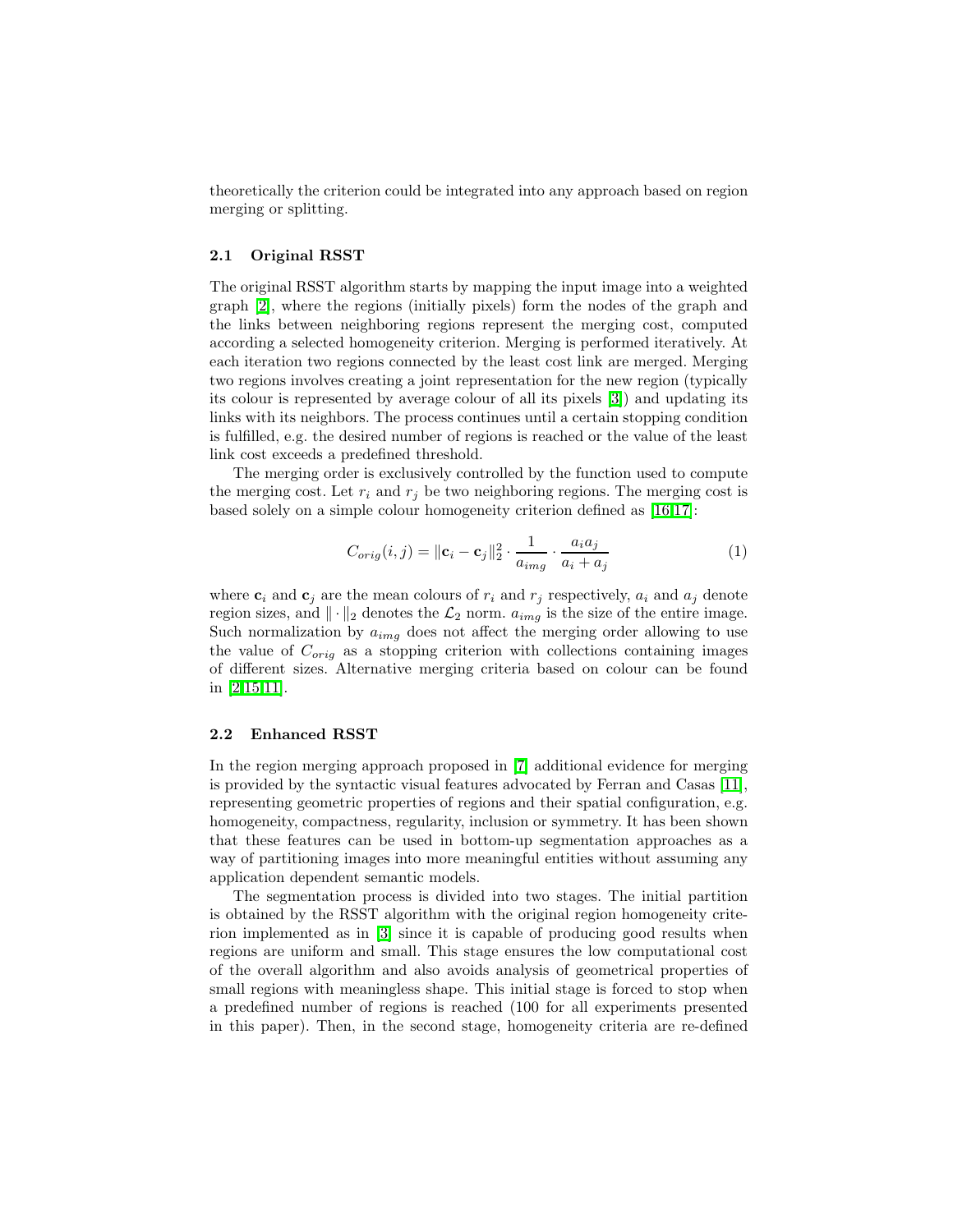based on colour and syntactic visual features and the merging process continues until a certain stopping criterion is fulfilled. Regions' colour is represented using a fine and compact representation motivated by the Adaptive Distribution of Colour Shades (ADCS) [\[18\]](#page-10-15) whereby each region contains a list of pairs of colour/population (where population refers to the ratio between the number of pixels with this colour and the total size of the region) that represents its complex colour variations more precisely than the mean value. Two region geometric properties, adjacency and changes in global shape complexity, are included as syntactic features. The new merging order is based on evidence provided by different features (colour and geometric properties) fused using an integration framework based on Dempster-Shafer (DS) theory [\[19\]](#page-10-16) which takes into account the reliability of different sources of information as well as the fact that certain measurements may not be precise (doubtful) or even "unknown" in some cases. Full details can be found in [\[7\]](#page-10-4).

# <span id="page-4-0"></span>3 Existing Stopping Criteria

This section describes and briefly discusses three simple but commonly used stopping criteria that are used to evaluate our approach. They are: (i) required number of regions, (ii) maximum value of the least link cost, and (iii) minimum value of Peak Signal to Noise Ratio (PSRN) between the original and segmented image (reconstructed using mean region colour) [\[15\]](#page-10-12).

### 3.1 Number Of Regions

In this very simple method, the merging process continues until a desired number of regions is reached indepenent of the image content. Clearly, application of this criterion is limited to cases where the number of required regions/object is known.

### 3.2 Merging Cost

In this case, the merging process is stopped when the merging cost exceeds a predefined threshold. The threshold is typically chosen in an ad-hoc manner to suit a particular application. Although the method is intuitive, one should note that for heterogeneous collections it is often impossible to chose a singe threshold resulting in segmentation corresponding to the most salient regions present in the scene. Looking at Figure [1,](#page-6-0) for example, a threshold high enough to segment the person's torso in Figure  $1(c)$  as one region would result in the "jet" being merged into the backgroundd in (Figure  $1(a)$ ).

#### 3.3 PSNR Value

In this case, a single partitioning of the image is achieved based on value of PSNR between the original and segmented image (reconstructed using mean region colour) – see for example [\[15\]](#page-10-12). Typically, all merges performed during the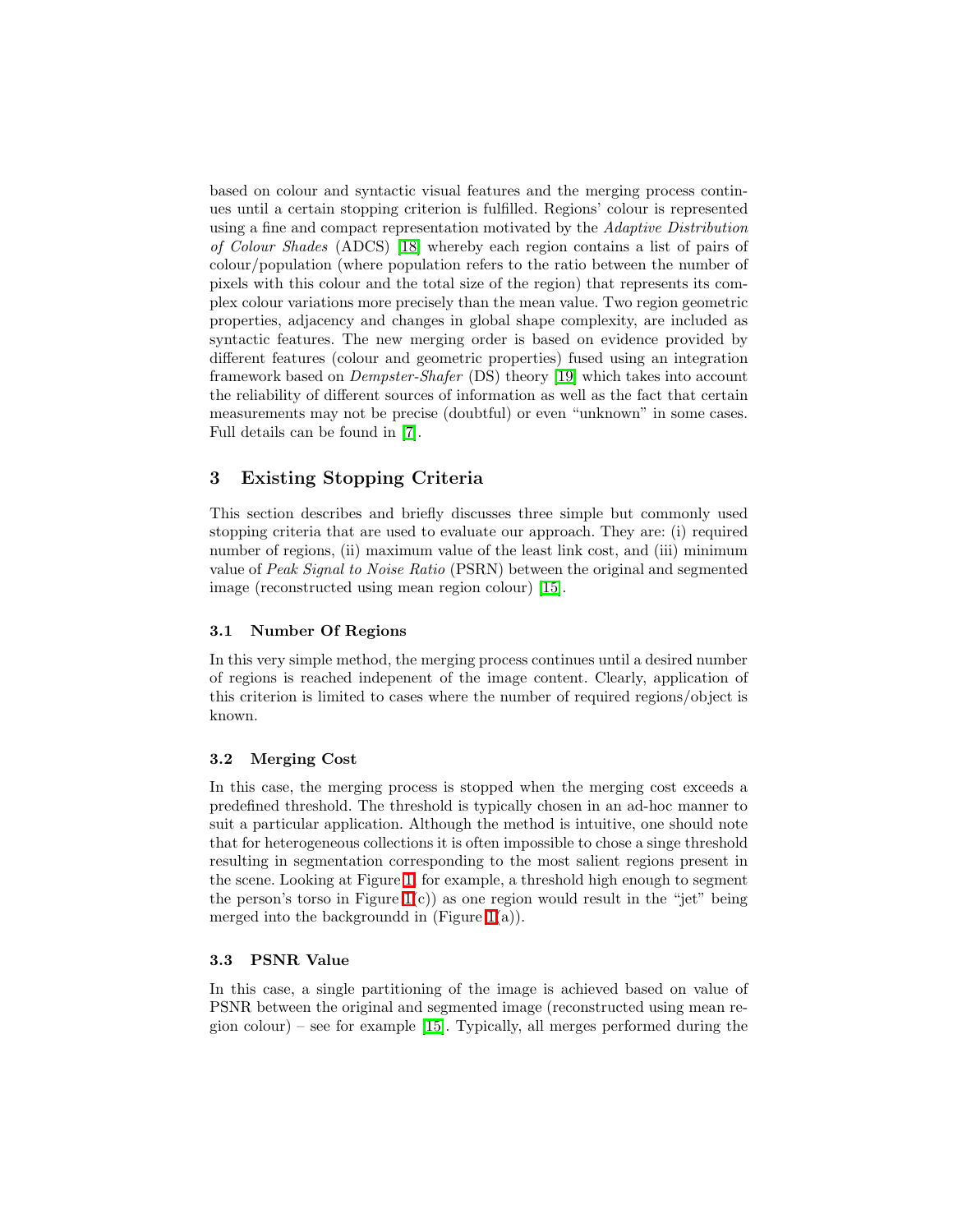region merging process are stored in a Binary Partition Tree (BPT) together with values of PSNR at each merging iteration. A single partition is then obtained from the BPT by deactivating nodes following the merging sequence until the value of PSNR falls below a pre-defined threshold. In our work, only the luminance information is used in order to limit the computational complexity. Formally PSNR for an  $M \times N$  image is computed as:

$$
PSNR = 20 \log_{10} \frac{MAX_L}{\sqrt{\frac{1}{MN} \sum_{i=0}^{M-1} \sum_{j=0}^{N-1} \left( L(i,j) - K(i,j) \right)^2}}
$$
(2)

where  $L$  is the original image and  $K$  is the segmented image reconstructed using mean region intensities and  $MAX<sub>L</sub>$  is the maximum luminance value. Again, it may be impossible to chose a singe threshold resulting in segmentation corresponding to the most salient regions present in the scene for heterogeneous collections of images.

# <span id="page-5-0"></span>4 Proposed Stopping Criterion

This section discusses a new stopping criteria to obtaining a single partition that reflects meaningful image content. The approach is not based on a pre-defined threshold, but rather evaluates the 'goodness' of segmentation at a single iteration with a final decision made based on the evolution of the merging cost accumulated during the overall merging process. As in the PSNR-based approach, the selected partition is obtained by deactivating nodes from the BPT built during the merging process.

First, let us define an accumulated merging cost measure  $C_{cum}$  which measures the total cost of all mergings performed to produce  $t$  regions as:

$$
C_{cum}(t) = \begin{cases} \sum_{n=t}^{N_I - 1} C_{mrg}(n) & \text{if } 1 \le t < N_I\\ 0.0 & \text{otherwise} \end{cases} \tag{3}
$$

where  $C_{mrg}(n)$  denotes cost of merging of a single pair of regions reducing the number of regions from  $n + 1$  to n computed using a given merging criterion.  $N_I$  denotes the number of regions in the initial partition, i.e. produced in the first merging stage. In the case of the enhanced RSST, only the costs of merging performed during the second stage contribute to the value of  $C_{cum}$  (i.e.  $N_I =$ 100). Also,  $N_I$  was set to 100 in the case of the original RSST. It should be stressed that the value of  $N_I$  has a minimal effect on the final result since  $C_{cum}$ changes very slowly for the initial merges.

Figure [1](#page-6-0) shows measure  $C_{cum}$  plotted for each iteration t of the merging process for three images, each presenting a different segmentation challenge. The basic idea behind the stopping criterion is to find the number of regions  $t_s$  which partitions the curve  $C_{cum}(t)$  into two segments in such a way so that with decreasing values of t, values of  $C_{cum}(t)$  within segment  $[1, t_s]$  increase significantly faster than for the segment  $[t_s, N_I]$ .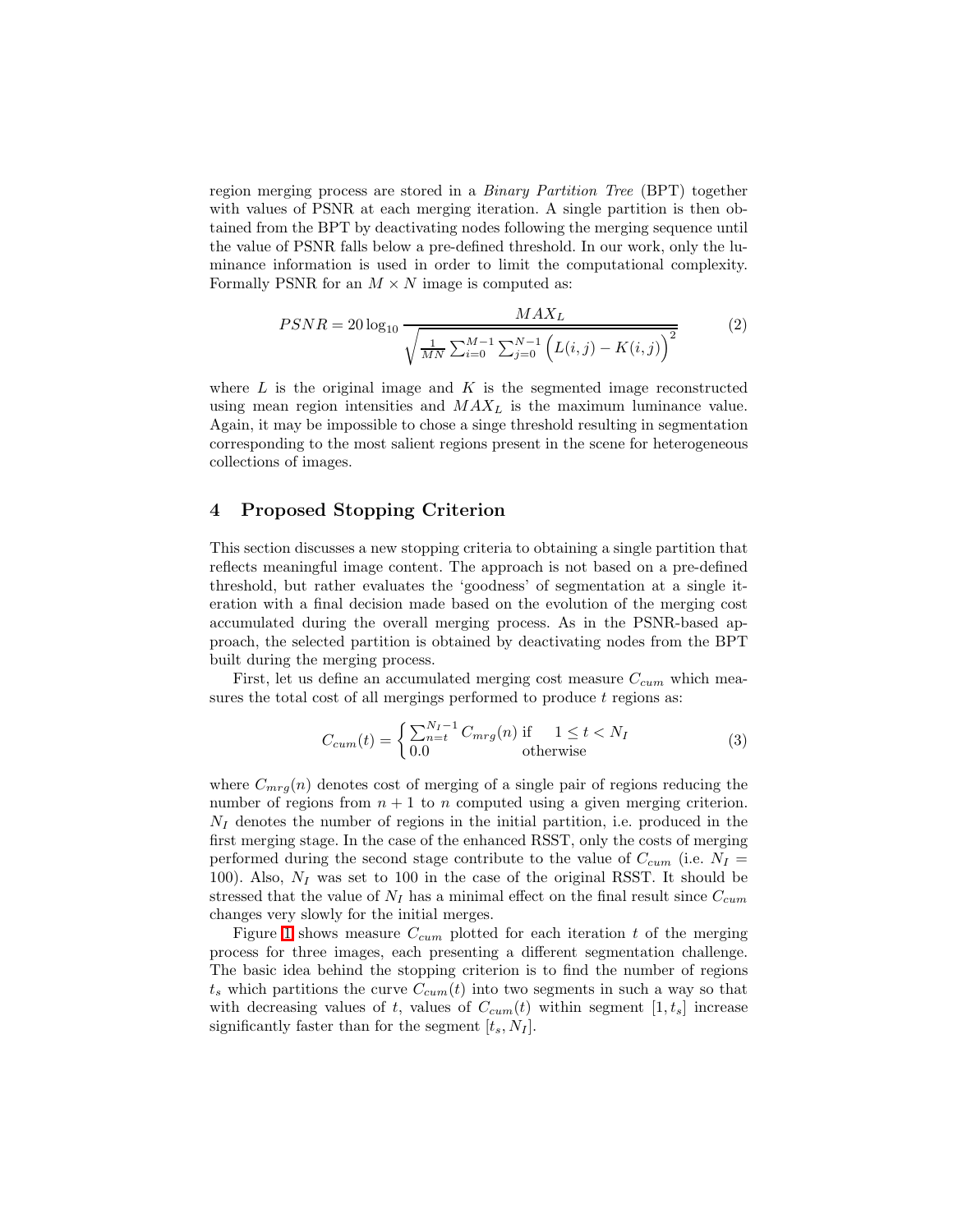

<span id="page-6-0"></span>Fig. 1. Stopping criterion based on accumulated merging cost  $(C_{cum})$  for  $T_{cum}$  = 70. The merging order is computed using the extended colour representation together with syntactic visual features. Values of  $C_{cum}$  are re-scaled to the range  $[0, T_{cum}]$  for visualization purposes.

In the proposed approach  $t_s$  is found using the method proposed in [\[20\]](#page-11-0) for bi-level thresholding designed to cope with uni-modal distributions (histogram based thresholding). The algorithm is based on the assumption that the main peak of the uni-modal distribution has a detectable corner at its base which corresponds to a suitable threshold point. The approach has been found suitable for various problems requiring thresholding such as edge detection, image difference, optic flow, texture difference images, polygonal approximations of curves and even parameter selection for the split and merge image segmentation algorithm itself [\[21\]](#page-11-1).

Here, the approach is used to determine the stopping criterion  $t_s$  based on the accumulated merging cost measure  $C_{cum}$ . Let us assume a hypothetical reference accumulated merging cost measure  $C_{ref}$  having a form of a line passing through points  $(1, C_{cum}(1))$  and  $(T_{cum}, C_{cum}(T_{cum}))$ , where  $T_{cum}$  is a parameter whose role is explained later. The threshold point  $t_s$  is selected to maximize the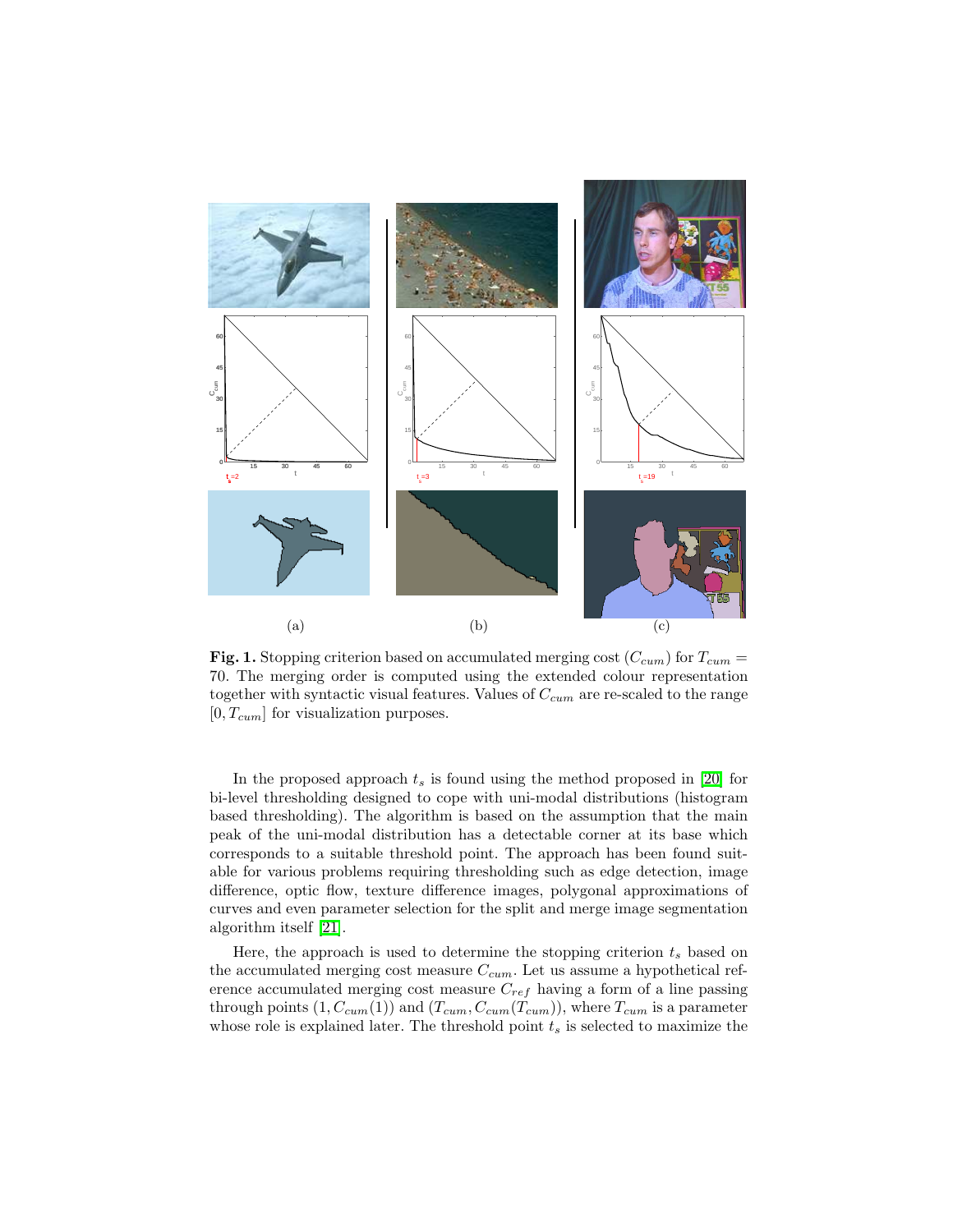perpendicular distance between the reference line and the point  $(t_s, C_{cum}(t_s))$ . It can be shown that this step is equivalent to an application of a single step of the standard recursive subdivision method for determining the polygonal approximation of a curve [\[22\]](#page-11-2).

Parameter  $T_{cum}$  can be used to bias the stopping criterion towards underor over-segmentation, i.e. smaller values of  $T_{cum}$  bias the stopping criterion towards under-segmentation while larger values tend to lead to over-segmentation. However, it should be stressed that it is the shape of  $C_{cum}(t)$  which plays the dominant role in selecting  $t_s$ .

# <span id="page-7-0"></span>5 Experiments

#### 5.1 Image Collection

The collection used consists of 100 images from the Corel gallery and 20 images from various sources such as keyframes from well known MPEG-4 test sequences and a private collection of photos. Ground-truth segmentation masks of semantic regions in the scene were created manually using a tool developed specifically for this task [\[7\]](#page-10-4). Using this tool creation of a new reference region involves the annotator choosing a label for the new region, drawing its boundary on the original image and then filling its interior. To ensure high accuracy of the masks, the area around the cursor is automatically zoomed. Furthermore, the mask can be edited in a Boundary Mode in which only region boundaries superimposed on the original image are displayed allowing accurate localization of the borders on the original image and fine corrections. The typical time required to manually partition an image was between 5-10 minutes, depending on user drawing skills and complexity of the scene. Although this time seems acceptable, in fact manual segmentation of several images proved extremely tiresome.

Taking into account the relatively small number of images available the proposed criteria are evaluated by two-fold cross validation. The dataset is divided into two subsets, each containing 60 images, i.e. 50 images from the Corel dataset and 10 from the other sources. Each time one of them is used for parameter tuning, the other subset is used as the test set. The final result is computed as the average error from the two trials. All images showing selected segmentation results are generated during the cross-validation.

#### 5.2 Evaluation Criterion

The evaluation measure proposed in [\[23\]](#page-11-3) assesses the quality of partitions in terms of spatial accuracy error. The method allows evaluation of segmentation in cases where both the evaluated segmentation and the ground-truth mask might contain several regions. Special consideration is devoted not only to the accuracy of boundary localization but also to over- and under-segmentation. To tackle such issues, the evaluation starts by establishing exclusive correspondence between regions in the reference and evaluated masks. Then, three different types of errors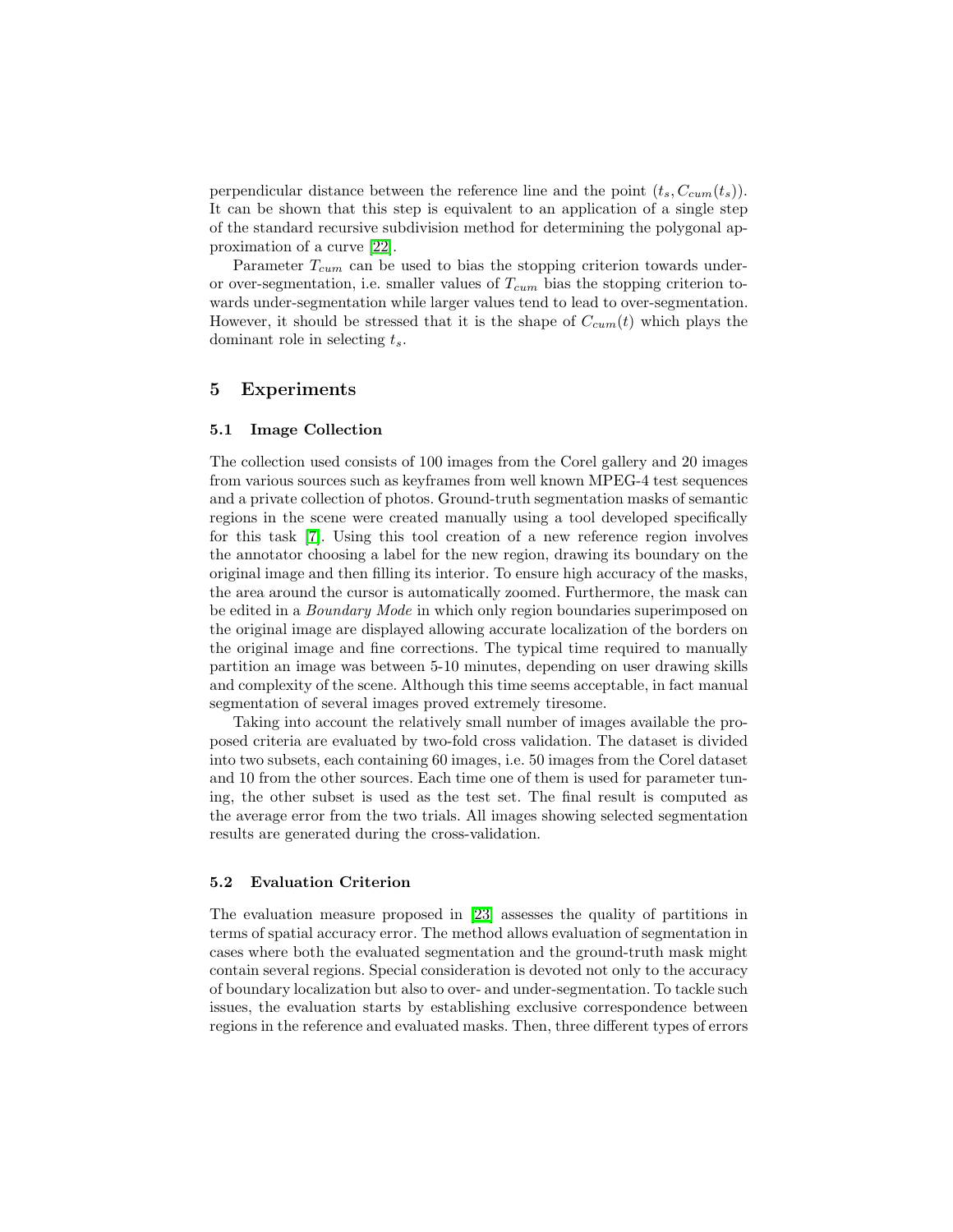<span id="page-8-0"></span>

| <b>STOPPING</b>     | Original colour | Homogeneity based |
|---------------------|-----------------|-------------------|
| CRITE-              | homogeneity     | on ADCS and the   |
| <b>RION</b>         | criterion [3]   | Syntactic Visual  |
|                     |                 | Features [7]      |
| $M$ anual"          | 0.99            | 0.50              |
| Number of regions   | 0.93            | 0.72              |
| Merging cost        | 0.77            | 0.69              |
| <b>PSNR</b>         | 0.84            | 0.82              |
| Accum. merging cost | 0.81            | 0.63              |

Table 1. Results of cross-validation

are taken into account: (i) accuracy errors for the associated pairs of regions from both reference and evaluated masks, (ii) errors due to under-segmentation computed based on non-associated regions from the reference mask, and finally (iii) errors due to over-segmentation computed from non-associated regions from the evaluated mask. Although the method is quite simple, a set of convincing evaluation results was provided in [\[23\]](#page-11-3) indicating that the method correlates well with subjective evaluation. In this paper, to enable comparison of results for images with different sizes, the segmentation accuracy measure is normalized by the size of the image [\[7\]](#page-10-4).

#### 5.3 Results

All parameters (thresholds) were found during the training phase by an optimization process. Table [1](#page-8-0) shows the average spatial accuracy error for all evaluated stopping criteria. Additionally, the first column contains results of a "manual" criterion where the merging process is stopped based on the known number of regions in the ground-truth.

The first observation to be made is that utilization of the merging cost in the enhanced RSST always results in a lower value of the average spatial error, irrespective of the stopping criterion used. Secondly, stopping criteria based on the merging cost usually perform better that the PSNR stopping criterion. Finally, the proposed stopping criterion significantly outperforms all other criteria when used with the merging cost based on ADCS and the syntactic visual features. It should be noted that this combination of merging cost together with the new stopping criterion leads to significantly lower average spatial segmentation error than the original RSST approach even with the "manual" stopping criterion based on the number of regions in the ground-truth mask.

Figure [2](#page-12-0) shows selected segmentation results obtained by the original RSST algorithm with the PSNR based stopping criterion and segmentations produced by the merging criterion integrating the extended colour representation combined with the syntactic visual features, together with the new stopping criterion. The first five rows show examples where the new approach improves the results compared to the original RSST and the last five rows show examples where the proposed approach obtained higher spatial segmentation error than the original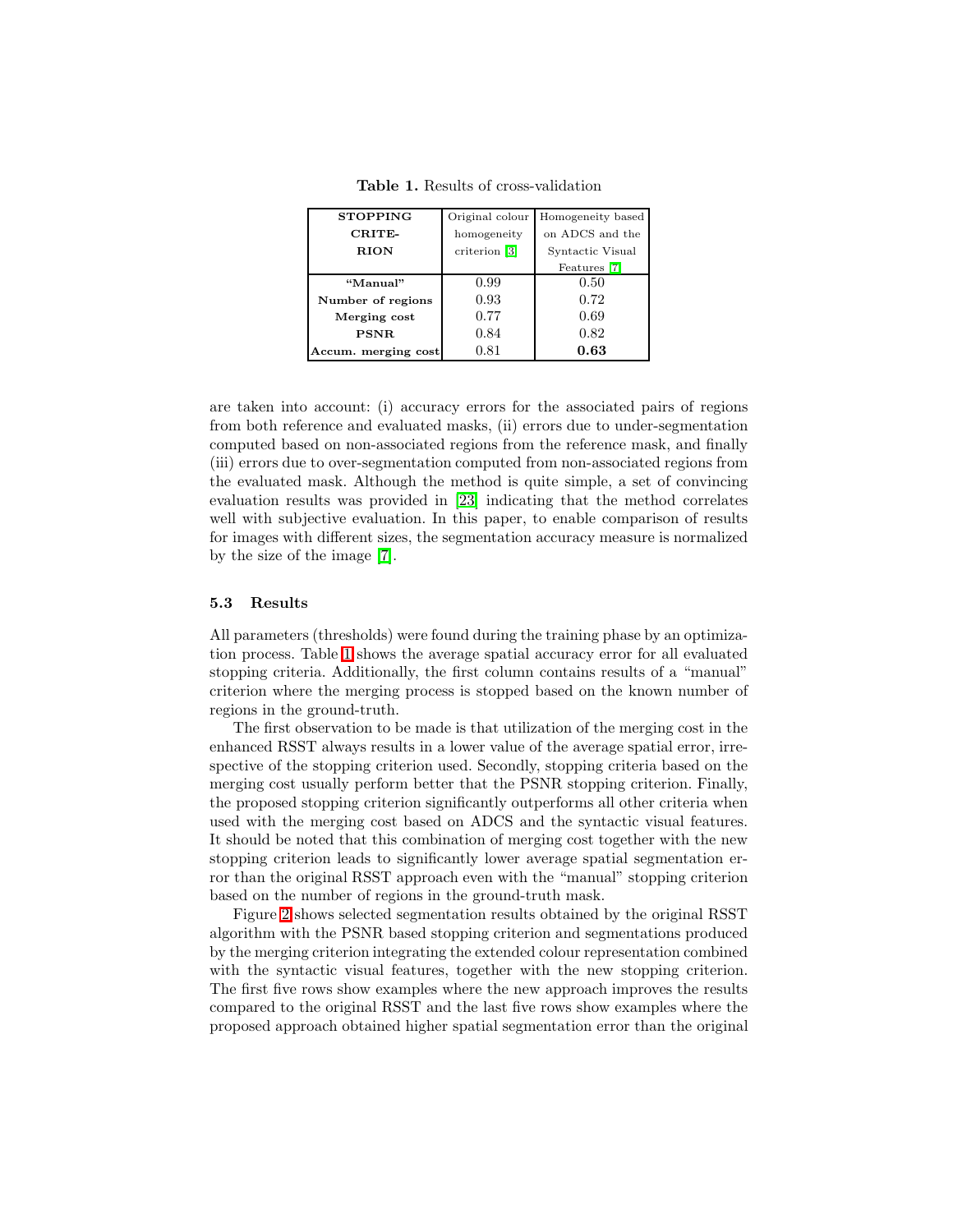RSST approach. However, it should be stressed that the latter cases are very rare (31 from 120 images) and in fact even in such cases the partitions appear somewhat intuitive.

For comparison, the last column from Figure [2](#page-12-0) shows the results of the Blob-world segmentation algorithm<sup>[2](#page-9-3)</sup>. The Blobworld algorithm has been extensively tested and used as a segmentation processing stage in the literature [\[24\]](#page-11-4).

# <span id="page-9-2"></span>6 Conclusions

This paper presented an automatic stopping criterion for image segmentation algorithms based on iterative region merging. The approach is particularly applicable to segmentation approaches that integrate syntactic visual features. Whilst such approaches potentially offer the possibility of segmentation results that reflect real-world structure, they still need an appropriate stopping criterion to determine when such a result has been reached. Unlike other approaches, the proposed approach is not based on a single pre-defined threshold, but rather evaluates the 'goodness' of a segmentation result at a single iteration and makes a final decision based on the merging cost accumulated during the overall process. This makes the overall segmentation approach broadly applicable and experimental results show strong performance against a manually generated ground truth for a heterogeneous image collection.

Although, in many cases the proposed stopping criterion does not produce a perfect segmentation, i.e. ideally aligned with the manual segmentation of semantic regions, it successfully identifies the most visually salient regions in almost all evaluated images. This presents a tremendous opportunity for utilizing such salient regions in CBIR systems. It should be stressed that the method performs well on images presenting very different challenges with fixed value of the parameter  $T_{cum}$  and unlike other stopping criteria, e.g. based on the value of merging cost or PSNR, very erroneous segmentations are extremely rare.

### Acknowledgments

The research leading to this paper was supported by the European Commission under contract FP6- 027026 (K-Space) and by Science Foundation Ireland under grant 03/IN.3/I361.

# <span id="page-9-0"></span>References

- 1. H.D. Cheng, X. H. Jiang, Y. Sun, and Jing Li Wang, "Color image segmentation: Advances & prospects," Pattern Recognition, vol. 34, no. 12, pp. 2259–2281, 2001.
- <span id="page-9-1"></span>2. O.J. Morris, M.J. Lee, and A.G. Constantinides, "Graph theory for image analysis: an approach based on the shortest spanning tree," in IEE Proceedings, Apr. 1986, vol. 133, pp. 146–152.

<span id="page-9-3"></span><sup>2</sup> Source code obtained from http://elib.cs.berkeley.edu/src/blobworld/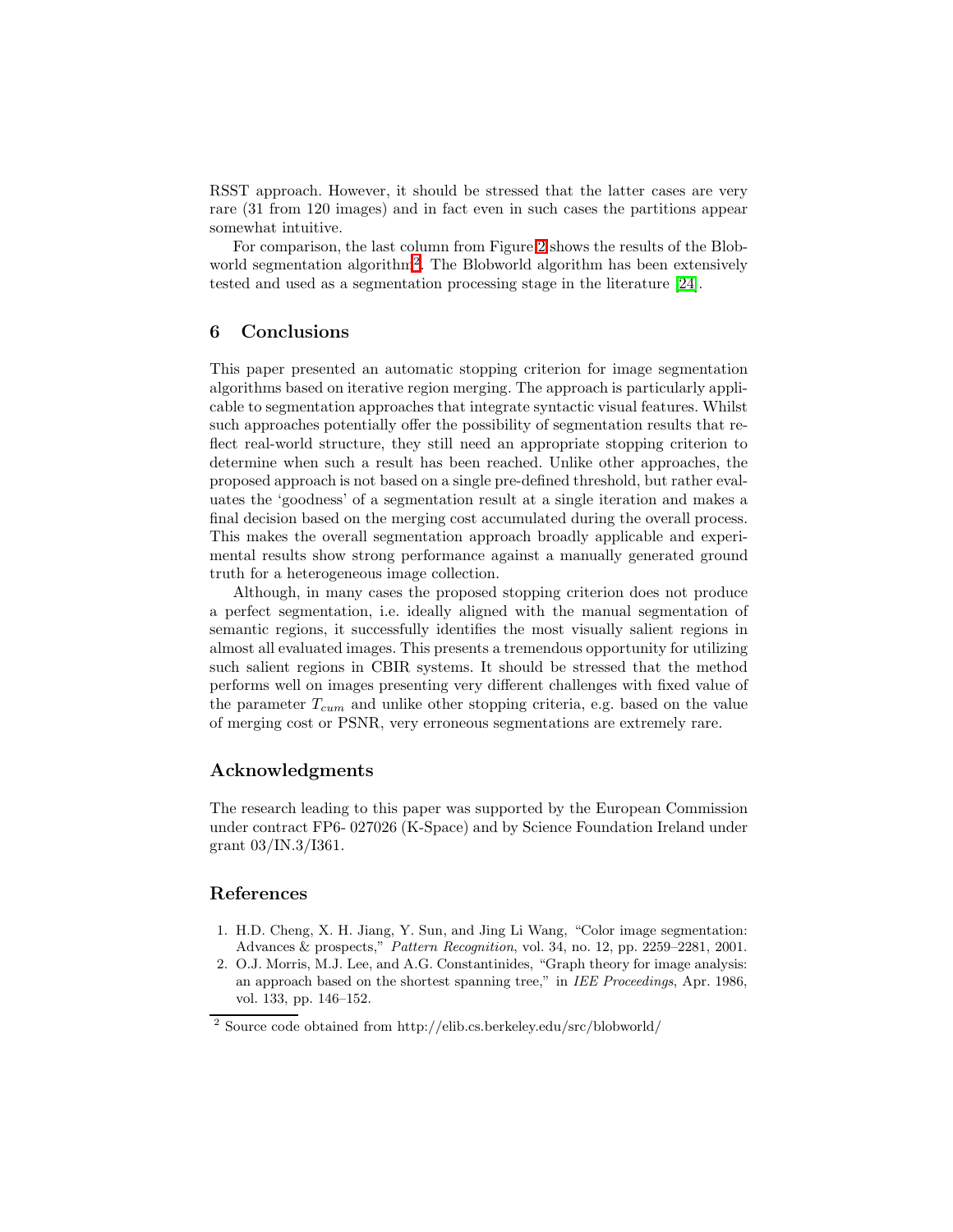- <span id="page-10-0"></span>3. A.A. Alatan, L. Onural, M. Wollborn, R. Mech, E. Tuncel, and T. Sikora, "Image sequence analysis for emerging interactive multimedia services - the European COST 211 Framework," IEEE Trans. CSVT, vol. 8, no. 7, pp. 802–813, Nov. 1998.
- <span id="page-10-1"></span>4. P. Salembier and L. Garrido, "Binary partition tree as an efficient representation for image processing, segmentation, and information retrieval," IEEE Trans. on Image Processing, vol. 9, no. 4, pp. 561–576, Apr. 2000.
- <span id="page-10-3"></span><span id="page-10-2"></span>5. J. Shi and J. Malik, "Normalized cuts and image segmentation," IEEE Trans. Pattern Anal. and Machine Intell., vol. 22, no. 8, pp. 888–905, Aug. 2000.
- 6. R. Nock and F. Nielsen, "Statistical region merging," IEEE Trans. Pattern Anal. and Machine Intell., vol. 26, no. 11, pp. 1452–1458, Nov. 2004.
- <span id="page-10-4"></span>7. T. Adamek, Using Contour Information and Segmentation for Object Registration, Modeling and Retrieval, Ph.D. thesis, School of Electronic Engineering, Dublin City University, June 2006.
- <span id="page-10-5"></span>8. P. Salembier and L. Garrido, "Binary partition tree as an efficient representation for filtering, segmentation, and information retrieval," in Proc. IEEE Int'l Conf. on Image Processing (ICIP'98), Chicago (IL), USA, Oct. 1998.
- <span id="page-10-6"></span>9. Sai Ho Kwok, A. G. Constantinides, and Wan-Chi Siu, "An efficient recursive shortest spanning tree algorithm using linking properties," IEEE Trans. Circuits Syst. Video Technol., vol. 14, no. 6, pp. 852–863, June 2004.
- <span id="page-10-7"></span>10. Kobus Barnard, Pinar Duygulu, Raghavendra Guru, Prasad Gabbur, and David Forsyth, "The effects of segmentation and feature choice in a translation model of object recognition," in Proc. IEEE Conf. On Computer Vision and Pattern Recognition (CVPR'03), 2003.
- <span id="page-10-8"></span>11. C. Ferran Bennstrom and J. R. Casas, "Binary-partition-tree creation using a quasi-inclusion criterion," in Proc. 8th Int'l Conf. on Information Visualization (IV'04), London, UK, 2004.
- <span id="page-10-9"></span>12. P. Vasseur, C. Pégard, E. M. Mouaddib, and L. Delahoche, "Perceptual organization approach based on dempster-shafer theory," Pattern Recognition, vol. 32, no. 8, pp. 1449–1462, 1999.
- <span id="page-10-10"></span>13. N. Zlatoff, B. Tellez, and A. Baskurt, "Region-based perceptual grouping: a cooperative approach based on dempster-shafer theory," in Proc. of the SPIE, Volume 6064, 2006, pp. 244–254.
- <span id="page-10-11"></span>14. Tomasz Adamek, Noel E. O'Connor, and Noel Murphy, "Region-based segmentation of images using syntactic visual features," in Proc. 6th Int'l Workshop on Image Analysis for Multimedia Interactive Services (WIAMIS'05), Montreux, Switzerland, Apr. 2005.
- <span id="page-10-12"></span>15. O. Salerno, M. Pardas, V. Vilaplana, and F. Marqués, "Object recognition based on binary partition trees," in Proc. Int'l Conf. on Image Processing (ICIP '04), Oct. 2004, vol. 2, pp. 929–932.
- <span id="page-10-13"></span>16. J. H. Ward, "Hierarchical grouping to optimize an objective function," American Stat. Assoc., vol. 58, pp. 236–245, 1963.
- <span id="page-10-14"></span>17. Saman Cooray, Noel Edward O'Connor, Sean Marlow, Noel Murphy, and Thomas Curran, "Semi-automatic video object segmentation using recursive shortest spanning tree and binary partition tree," in Proc. 3rd Int'l Workshop on Image Analysis for Multimedia Interactive Services (WIAMIS'01), Tampere, Finland, 2001.
- <span id="page-10-15"></span>18. J. Fauqueur and N. Boujemaa, "Region-based image retrieval: Fast coarse segmentation and fine color description," Journal of Visual Languages and Computing, special issue on Visual Information Systems, vol. 15, pp. 69–95, 2004.
- <span id="page-10-16"></span>19. P. Smets, E.H. Mamdami, D. Dubois, and H. Prade, Non-Standard Logics for Automated Reasoning, ISBN 0126495203. Academic Press, Harcourt Brace Jovanovich Publisher, 1988.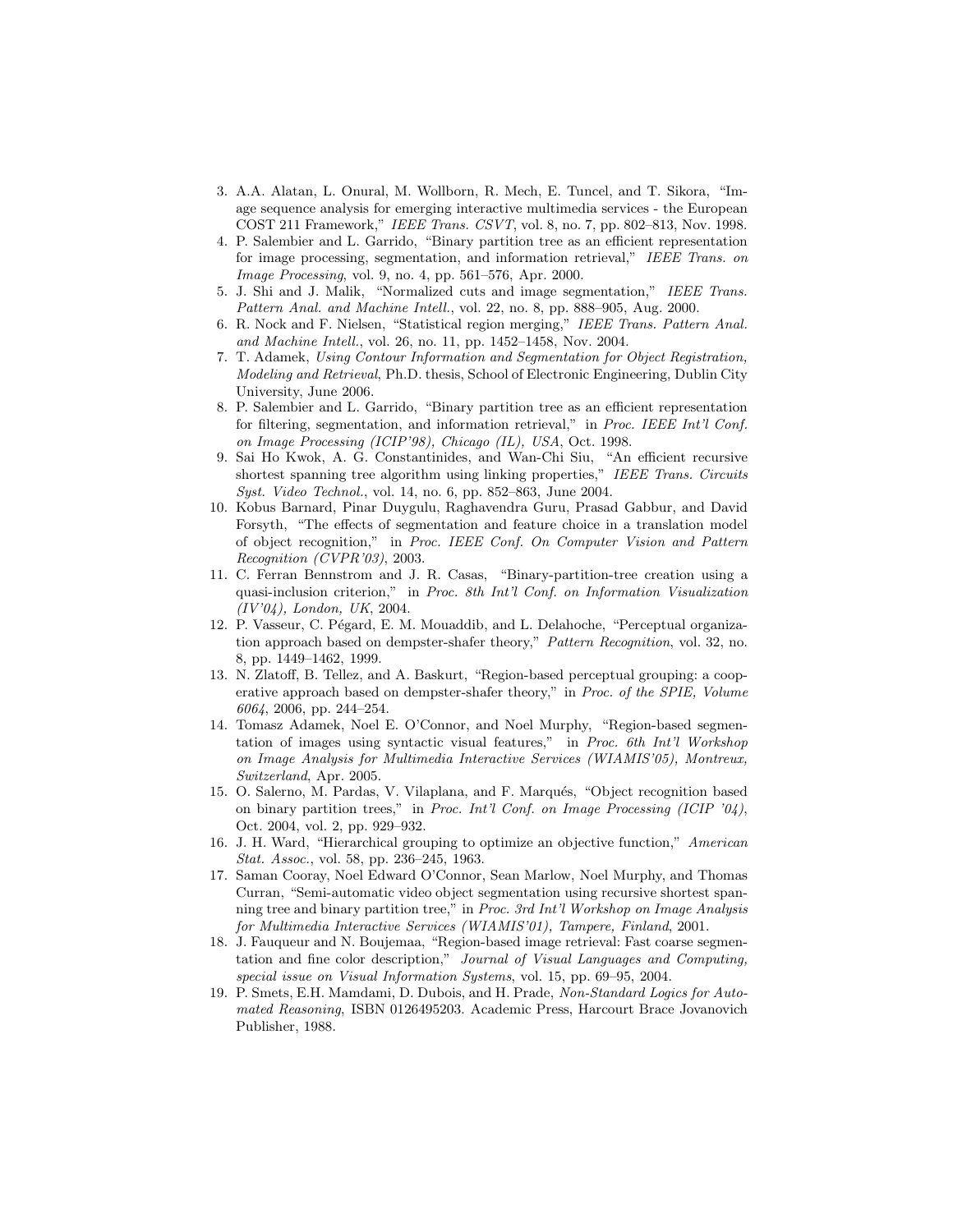- <span id="page-11-1"></span><span id="page-11-0"></span>20. P.L. Rosin, "Unimodal thresholding," Pattern Recognition, vol. 34, no. 11, pp. 2083–2096, Nov. 2001.
- 21. S. Horowitz and T. Pavlidis, "Picture segmentation by a tree traversal algorithm," J. Assoc. Compt. Math., vol. 23, no. 2, pp. 368–388, 1976.
- <span id="page-11-2"></span>22. U. Ramer, "An iterative procedure for the polygonal approximation of plane curves," Computer, Graphics and Image Processing, vol. 1, pp. 244–256, 1972.
- <span id="page-11-3"></span>23. V. Mezaris, I. Kompatsiaris, and M.G. Strintzis, "Still image objective segmentation evaluation using ground truth," in Proc. 5th COST 276 Workshop (2003), Berlin, 2003, pp. 9–14.
- <span id="page-11-4"></span>24. Chad Carson, Serge Belongie, Hayit Greenspan, and Jitendra Malik, "Blobworld: Color- and texture-based image segmentation using EM and its application to image querying and classification," IEEE Trans. Pattern Anal. and Machine Intell., vol. 24, no. 8, pp. 1026–1037, Aug. 2002.